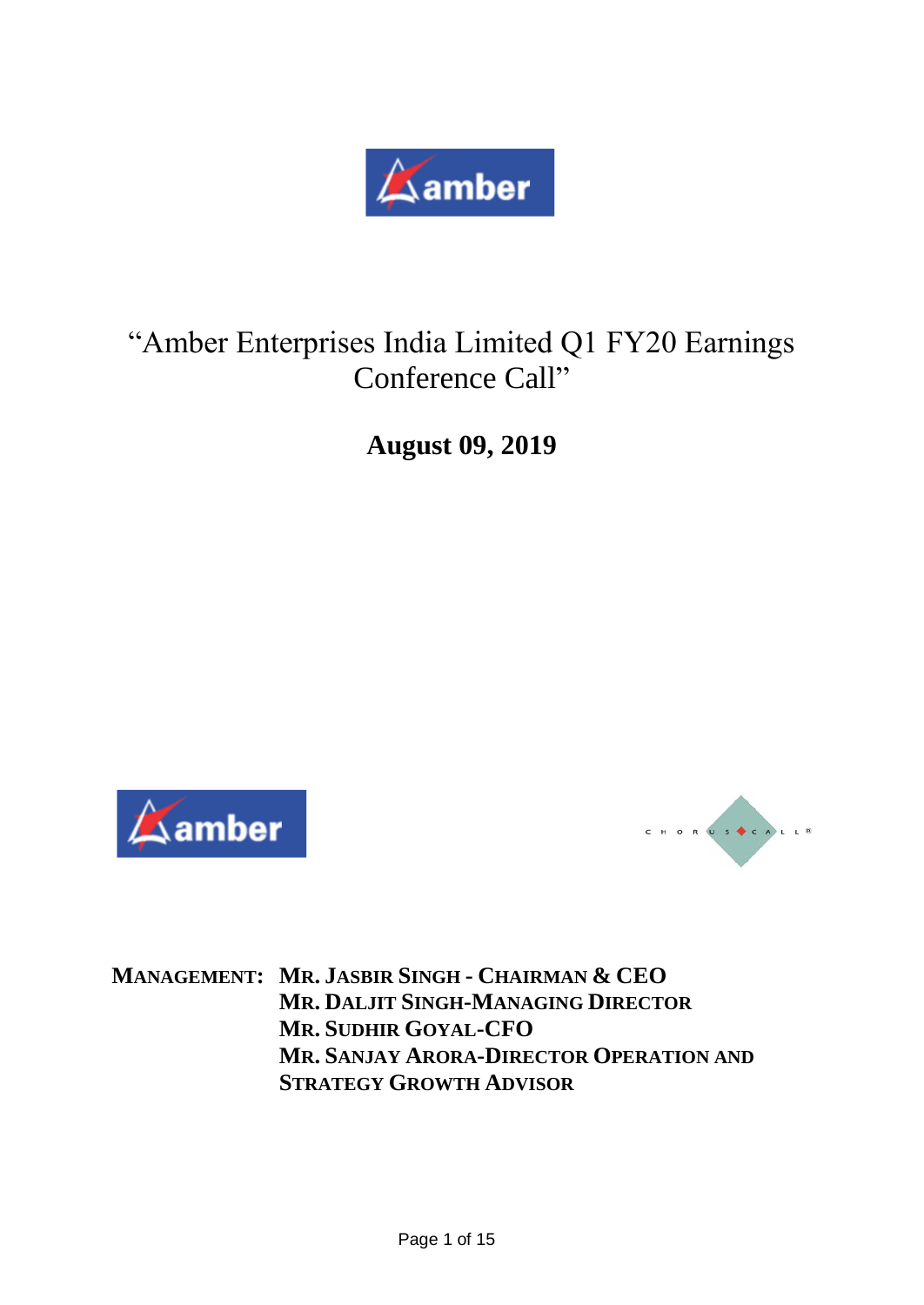

**Moderator:** Good day, Ladies and Gentlemen and welcome to the Q1 FY20 Earnings Conference Call of Amber Enterprises India Limited. This conference call may contain forward looking statements about the company which are based on the belief, opinions and expectations of the company as on date of this call. These statements are not the guarantees of future performance and involve risks and uncertainties that are difficult to predict. As a reminder, all participant lines will be in the listen-only mode and there will be an opportunity for you to ask questions after the presentation concludes. Should you need assistance during the conference, please signal an operator by pressing '\*' and then '0' on your touchtone phone. Please note that this conference is being recorded. I now hand the conference over to Mr. Jasbir Singh – Chairman and CEO of Amber Enterprises India Limited. Thank you and over to you, sir.

**Jasbir Singh:** Good Evening everyone and a warm welcome to our Q1 FY20 Earnings Conference Call. Today I am joined by Mr. Daljit Singh – Managing Director, Mr. Sudhir Goyal – CFO, Mr. Sanjay Arora – Director Operations and Strategy Growth Advisors, our Investor Relation Advisors. We have uploaded our updated result & investor presentation on the exchanges and I hope everybody had an opportunity to go through the same.

> As mandated from  $1<sup>st</sup>$  April 2019 we have reported our quarterly financials on standalone as well as consolidated basis which also includes financial of Sidwal which we recently acquired on 2nd of May, 2019.

> **Acquisition update:** As discussed in the previous communications we have acquired Sidwal Refrigeration Industries Private Limited which also includes the business of Sidwal Technologies and now is a subsidiary of Amber Enterprises since 2<sup>nd</sup> May, 2019.

> Business integration with respect to the systems and processes have been successfully implemented and we have identified synergies between the Amber and Sidwal which will bring cross selling opportunities, operational efficiency and margin enhancement going forward. We see decent growth opportunities in Sidwal due to additional metros coming across the country and increase in the number of air condition passenger coaches in railways over the years.

> **Business update:** We have been able to maintain our growth momentum and clocked a robust volume growth of 89% as compared to Q1 FY19. Our room AC volumes for the quarter stood at 10.4 lakh units as compared to 5.5 lakh in Q1 FY19. As highlighted earlier we will endeavor to grow at a higher pace than the industry. The growth in the volumes was primarily due to addition of new customers, increase in wallet share in the existing customer and offering more products now.

> Addition of new energy efficient models on a continuous basis, impact in increase of custom duty due to which we are seeing a shift to domestic procurement in place of imports, increased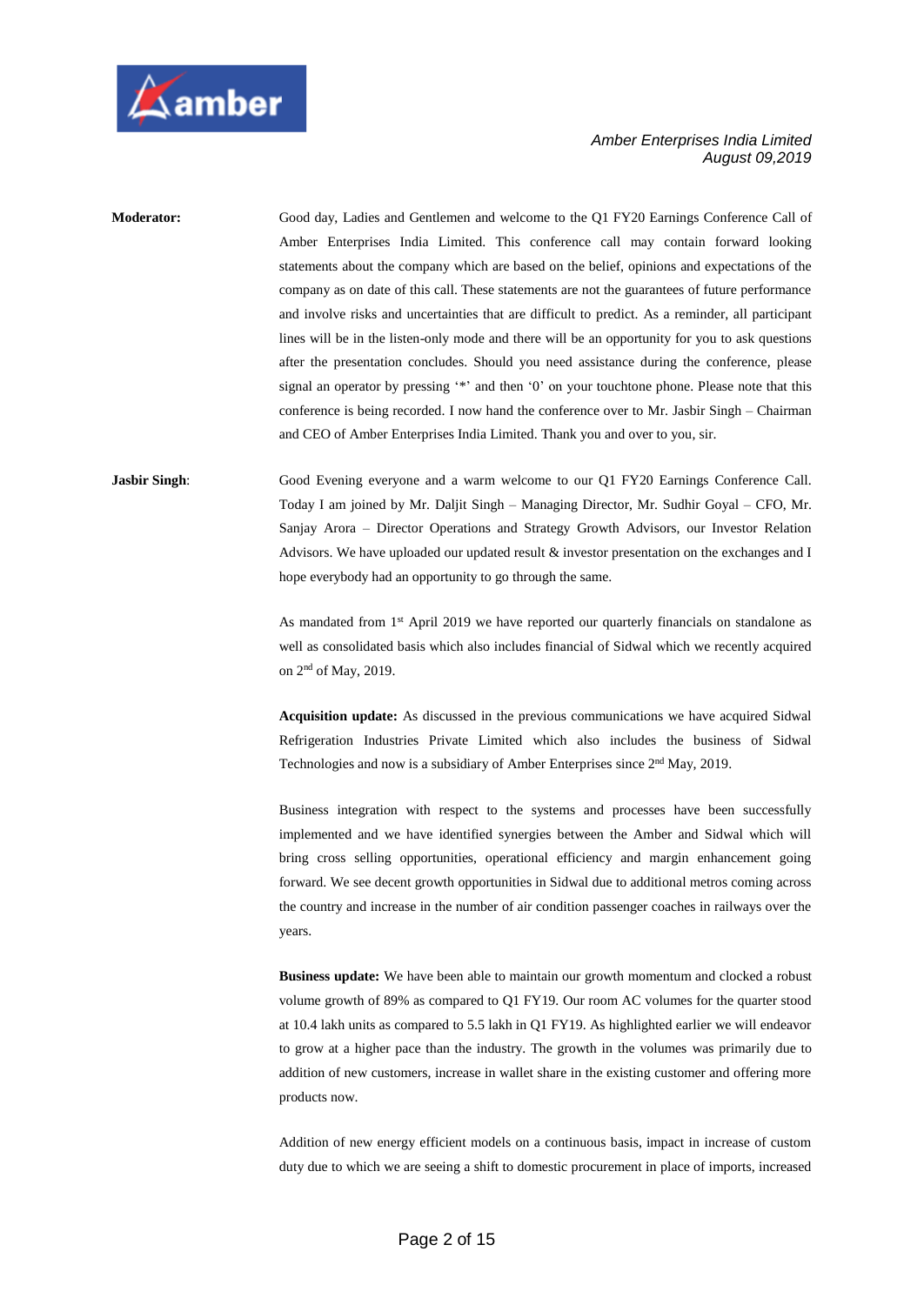

demand from online players which do not have manufacturing facilities and now due to higher custom duty and logistical hassles, imports not being a viable option. I would also like to highlight that not only our room AC division, but also AC components and non-AC components division are gaining momentum and our penetration level with customers is increasing. We further expect this to grow after seeing the full year revenue from customers added in the last two quarters.

I will now take you through the financial numbers, Let me take you through the standalone highlights first. The total standalone revenue of Q1 FY20 stood at 996 crores up by 65% as against Rs. 602 crores for the corresponding quarter last year. Revenue from AC drew by 83% from Rs. 466 crores in Q1 FY19 to Rs. 852 crores in Q1 FY20. Our operating EBITDA post the impact of IndAS 116 for the quarter stood at Rs. 93 crores as compared to Rs. 60 crores in Q1 FY19 a growth of 54% on YoY basis. EBITDA margins for Q1 FY20 stood at 9.4%. Standalone PAT for Q1 FY20 stood at Rs. 49 crores as compared to Rs. 29 crores for Q1 FY19 a growth of 69% year-on-year basis. PAT margins for Q1 FY20 stood at 4.9% as compared to 4.8% for Q1 FY19 an increase of 10 bps. Our net debt as on  $30<sup>th</sup>$  June, 2019 for the standalone entity stands at Rs. 270 crores, working capital days is at 41 days.

#### **Moving on to the consolidated results:**

Our consolidated revenues include Sidwal as well, but only for the month of May and June since we acquired it on 2nd May 2019. Our revenue for Q1 FY20 on a consolidated basis grew by 75% from Rs. 708 crores to Rs. 1,236 crores. Growth from IL JIN and Ever has been significantly up as compared to last year with better margins in both these subsidiaries. Revenue breakup from the subsidiaries before the intercompany adjustments for Q1 FY20 stands as below:

- PICL contributed Rs. 50 crore revenue,
- IL JIN contributed Rs. 91 crores.
- Ever contributes 89 crores and
- Sidwal contributed 31 crores for two months.

Operating EBITDA for Q1 FY20 as on consolidated basis stood at Rs. 116 crores as compared to 63 crores in Q1 FY19 a growth of 84%. EBITDA Margin stood at 9.4% for Q1 FY20 as compared to 8.9 in Q1 FY19 an increase of 50 bps YoY basis.

With higher volumes and operating leverage play out we were able to deliver higher margins. PAT for Q1 FY20 stood at Rs. 64 crores as compared to Rs. 26 crores in Q1 FY19 a growth of 146%. PAT margins on consolidated basis stood at 5.2% as compared to 3.7% for Q1 FY19 an increase of 150 bps. Our net debt on consolidated basis for 30<sup>th</sup> June, 2019 stands at Rs. 381 crores. Integration of IL JIN Electronics and Ever Electronics was successfully done in last year and post additions of new customers in Q4 of last year and Q1 of this year we will be able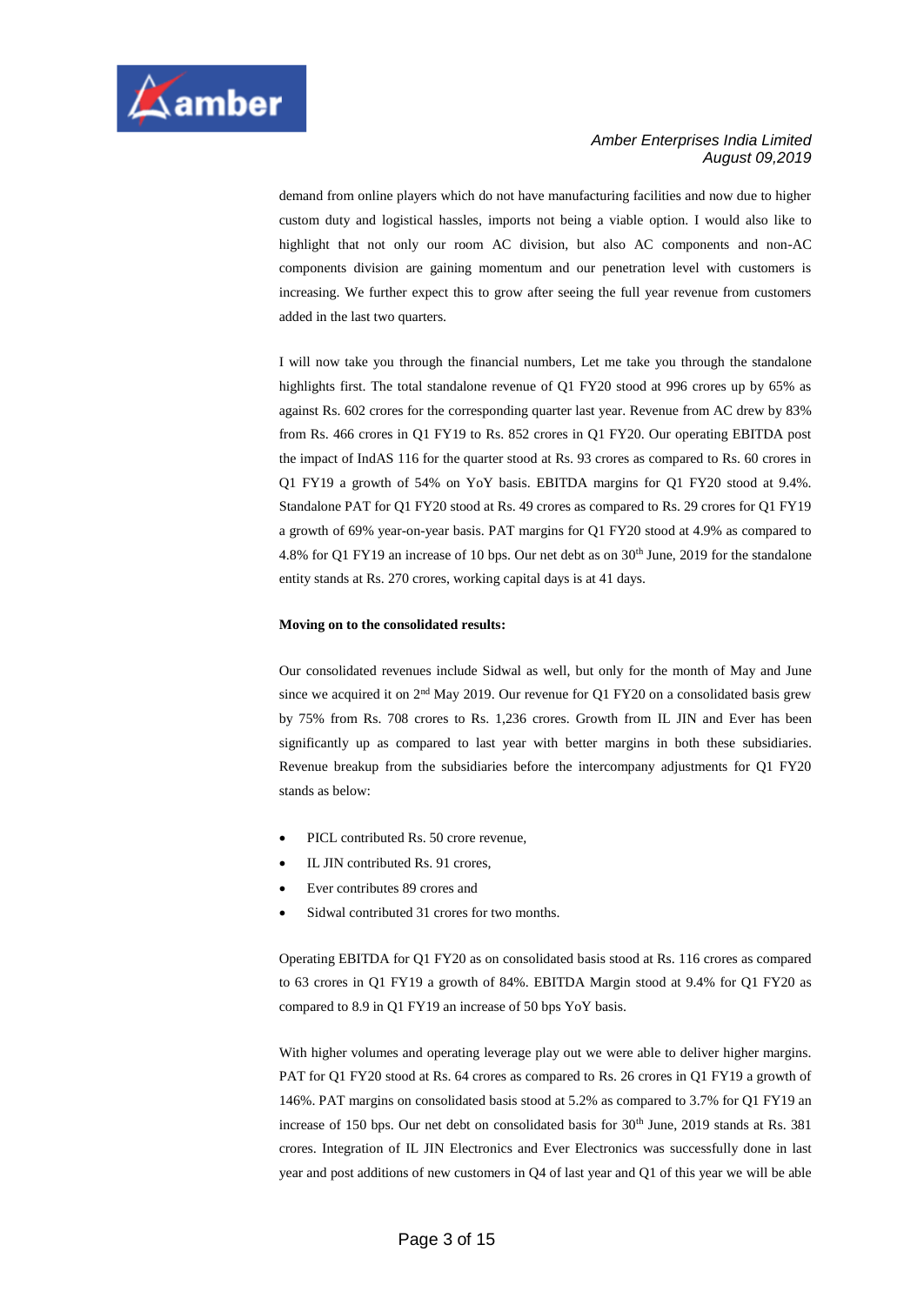

to deliver higher growth for the coming financial year. Also, Sidwal acquisition has helped us to foray into new product segment of mobile applications of heating ventilation, air conditioning industry like railways, metros and defense and buses with immense business opportunity to cater and capitalize on the growth going forward. With this I open the floor for discussion.

- **Moderator:** Thank you very much. We will now begin the question and answer session. The first question is from the line of Veenit Pasad from Investec Capital. Please go ahead.
- **Veenit Pasad:** Sir, just wanted to ask specifically for standalone business the gross margins have contracted close to 60 bps on a YoY basis even sequentially there is a drop of similar quantum, what could this be on account of given FOREX and commodity prices have somewhat cooled off over the past few months?
- **Jasbir Singh:** No, it is primarily because of the product mix. So in Quarter 1 we have sold more of indoor units where our margins are little bit squeezed as compared to window and outdoor units that is the only thing contributed to this.
- **Veenit Pasad:** Is it a case where we have higher proportion of bought out components in this quarter which has also resulted to this?

**Jasbir Singh:** Yes of course I mean that is also a contribution factor.

- **Veenit Pasad:** Sir, secondly room AC companies have indicated that inventory levels have been pretty low in the channel as well as with the companies, so would that indicate a strong remaining maybe coming 6 months for Amber in that case?
- **Jasbir Singh:** Yeah we are hoping for good off season as well as Quarter 4, but given the circumstances of the inventory yes you are right the inventory levels have bottomed out and I think nobody is carrying much of inventories. It has been a good season for the industry. Industry has grown by almost 20% to 22% so the case which was in December, November where people were carrying lot of inventory that is not the case and secondary sales and primarily sales both have picked up in this quarter. So, we expect yes it should be going positive, but again you know there is a seasonality factors play in, nobody knows whether it will rain in Q4 or not and given the economic sentiments of the whole consumerism will play out, but barring these two factors I think if everything goes well yes industry should be a good next 6 months.

**Veenit Pasad:** And sir lastly can you share your debt numbers on standalone and console basis?

**Jasbir Singh:** So, standalone we are at 270 crores and on a console basis we are at almost 381 crores.

**Moderator:** Thank you. The next question is from the line of Manoj Gori from Equirus Securities. Please go ahead.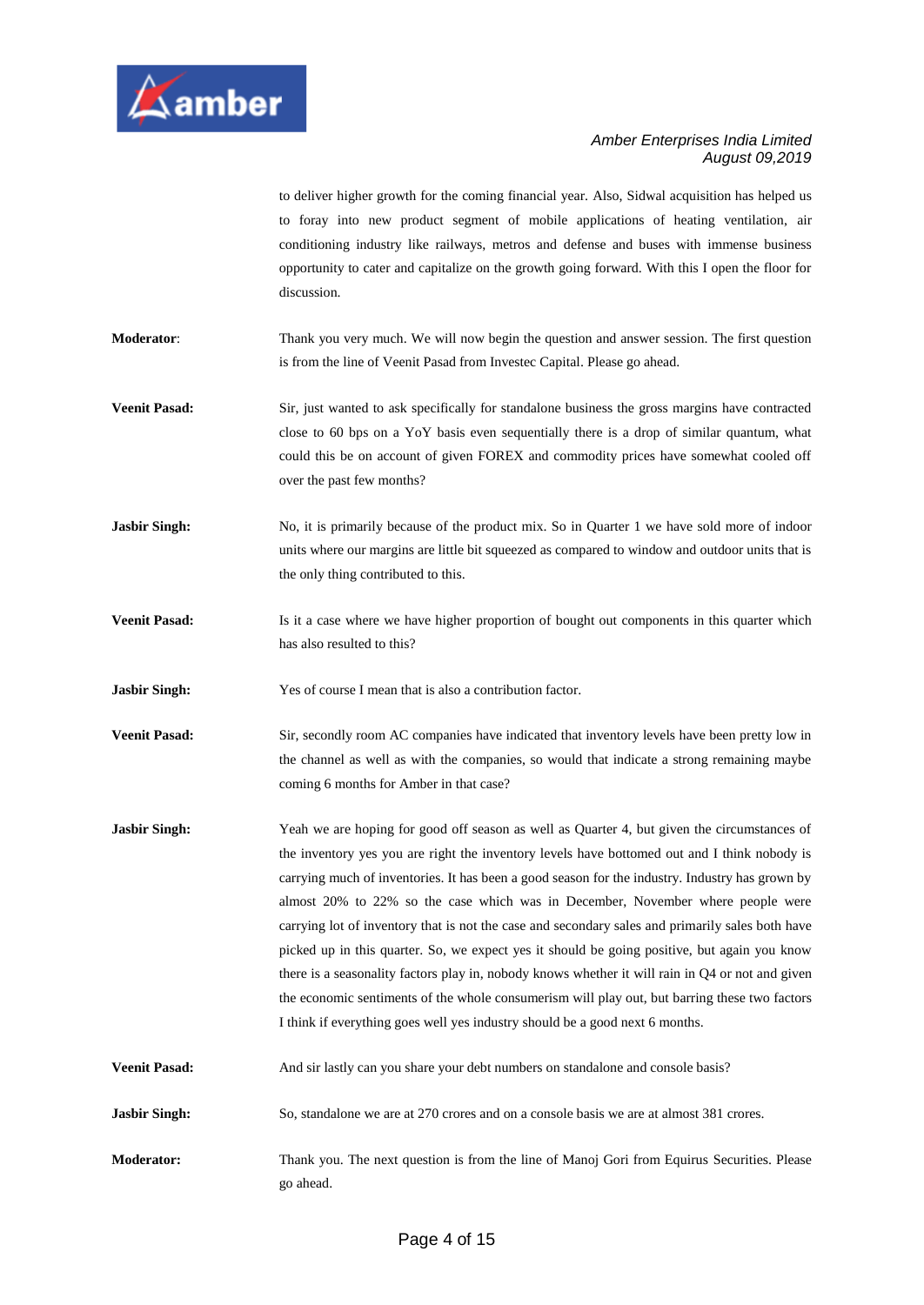

**Manoj Gori:** Sir couple of question was on the subsidiary business, can you give the breakup of EBITDA as well you give the sales number can you provide the number again sir? **Jasbir Singh:** Yes, so for Amber we have already told on standalone basis we have a sales number of almost 996 crores and EBITDA of close to 98 crores, PICL is 50 crores in revenue and 3.82 crores in EBITDA, IL JIN revenues are 90 EBITDA is 4.75 crores. Ever we have a revenue base of 89 crores and EBITDA of 3 crores and Sidwal we have revenue of 30.5 crore and number of 8 crores on EBITDA.

**Manoj Gori:** Sir, secondly one question from a very structural point of view that going forward if you look at today most of the players are looking for domestic manufacturing as a long term solution, in this case obviously preference for you would definitely move up, but in the long run if they are starting or if they are setting up their own assembly lines, so will it impact Amber in terms of completely build in units sales or IDU or ODU I mean this case the components things will inch up so do you see any such kind of scenario may be around 3 years or 2 years down the line?

**Jasbir Singh:** You see as we talk today also the outsourcing business is only 35%, 36% or maybe maximum 40%, but most of the companies they do have their own manufacturing facilities. All of the major players like LG, Diakin, Voltas, Panasonic, Hitachi they all have their own manufacturing facility. So, Amber is a solution provider we provide integrated solutions at their doorsteps through our geographical presence of almost 15 plants now catering to different customers both in components as well as finished goods category. So, I think if any customer of us they have an assembly line putting up that is positive for our component business because they would also need critical components like PCBs like motors, heat exchanger, sheet metal, injection molding etc which is also our core businesses. So, we do not see a traction, of course this shift keeps on happening it has been happening in the past well. There have been companies like LG Electronics used to be manufactured many years back and then they shifted to inhouse assembly line, but our component business increased with LG. If I see my business from there and today, I have increased my business with LG today. So, I mean for us it is positive because you know if a brand is putting up a facility that means theiris a core belief in Indian growth story in heating ventilation air conditioning businesses is very core, very strong and they are here for long term and we as a geography spread the kind of solutions we are offering it is a very unique bouquet of solutions which we offer as a one stop solution. So, important for us how is our wallet share within that customer you know that is what we keep a track on and that is what we have been working on and that is what we will keep working on. So, as far as our wallet share does not moved that is prime important to us whether it does not matter where a customer goes inside or outsourcing, I mean that is not a problem for us.

**Manoj Gori:** Sir one last question so if you look you are seasonally very strong in Q4 and Q1 and with preference happening for domestic manufacturing obviously your bigger client would be given preference when it comes to your utilization rates during this quarter, so is there any possibility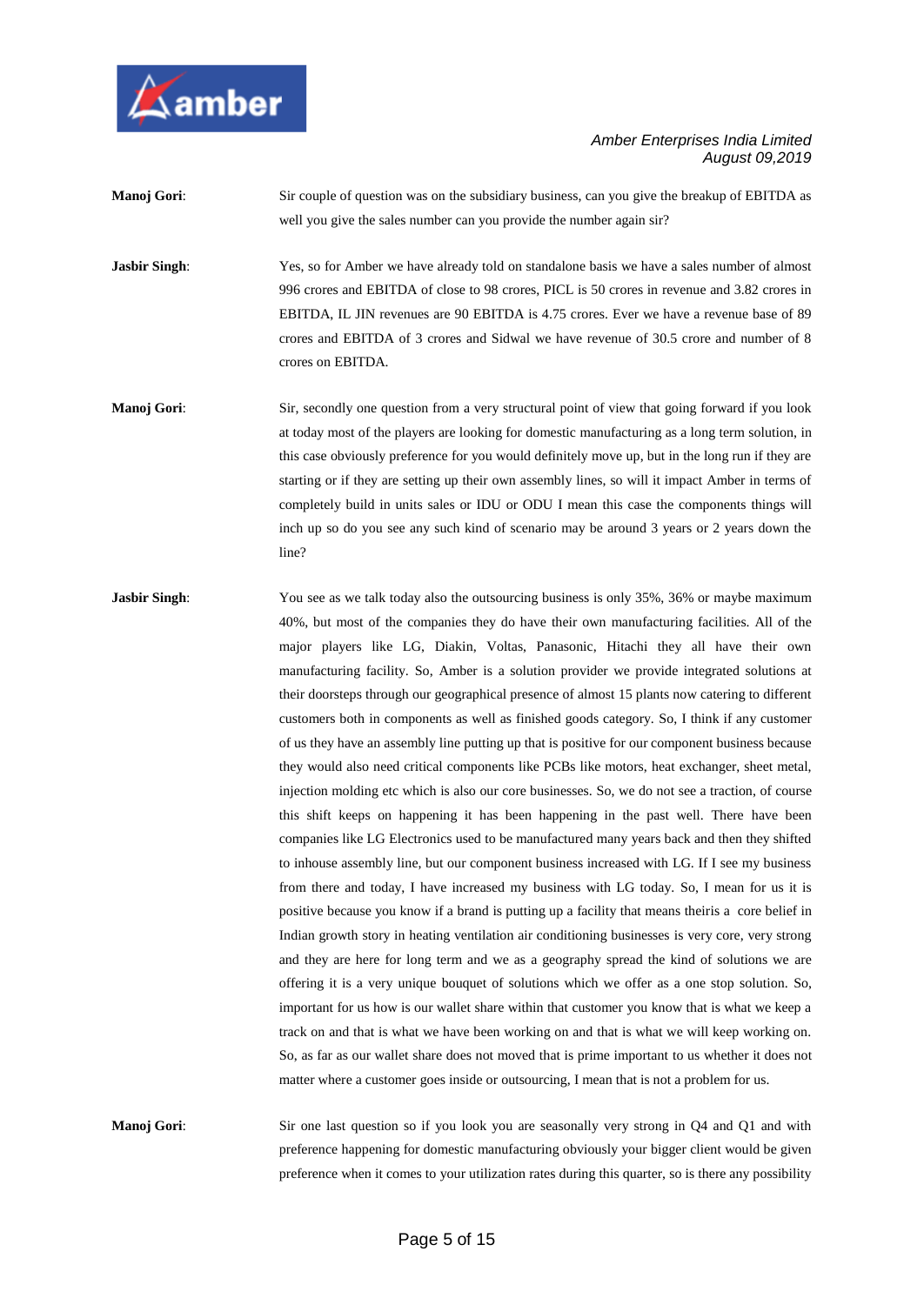

like your smaller client might come in with other orders during non-seasonal period and your Q2 and Q3 can be relatively stronger now or going forward?

**Jasbir Singh:** See Q2 and Q3 it all depends on the inventory level markets are keeping and how the trend is there is a new trend which has moved up. So, online sales is almost about 12% now on overall basis of complete industry which was only 3% 2 years back. So, that is a big shift which is happening you know online players they do not have manufacturing facilities and yes you rightly said I mean if a smaller players want to buy but we have to maintain that they also get deliveries when they required. So, for us the size of a customer does not matter, what matter is quality, cost and delivery which we definitely keep a track on.

**Moderator**: Thank you. The next question is from the line of Bhoomika Nair from IDFC. Please go ahead.

**Bhoomika Nair:** Sir as you said this quarter has been fairly strong we have seen versus Q4 also an improvement in volumes and revenues however the adverse mix towards higher IDU has impacted relatively the profitability, so from a medium to long term basis what is our strategy to increase margin in IDU or is it that they will remain relatively at a lower level?

**Jasbir Singh**: As the volumes are picking up in IDU definitely they will be operating leverage which will be coming up as well and the purchase leverage. So, we see positivity moving forward, but we cannot quantify the kind of positivity right now, but yes there should be a trend where if the volumes move up the margin should increase in IDU as well and on the other side I think all other products are going fine. So, as I told you that Bhoomika we are a solution provider it does not matter to us whether client is buying indoor units or outdoor units or kits or window AC or components. Important is the wallet share so if we track wallet share on a customer that is a key factor for us.

- **Bhoomika Nair:** Are we able to take given the hike and custom duty and rupee movement, etc., and clients looking to source more indigenously as you said, are we able to take see a trend of price hikes happening or do you feel customers is still very resistant to that given they themselves has not been able to take much of price hikes?
- **Jasbir Singh:** On a brand basis because the strategy of brands playing against the other brands in the market keep on shifting, there could be a brand whose starving for market share increase and they get approval from their headquarters to pump in money they will continue to subsidize it. So, that is not how the industry works as far as suppliers like us are concerned. So, we have our own bottom line drawn on each and every model apart from where we do not take the orders and it is very critical for us to maintain our bottom line and we will continue to be focused on that strategy of bottom line maintenance, but yes I mean there has been some customers who were earlier totally importing from China from them we have been able to get a good price increase.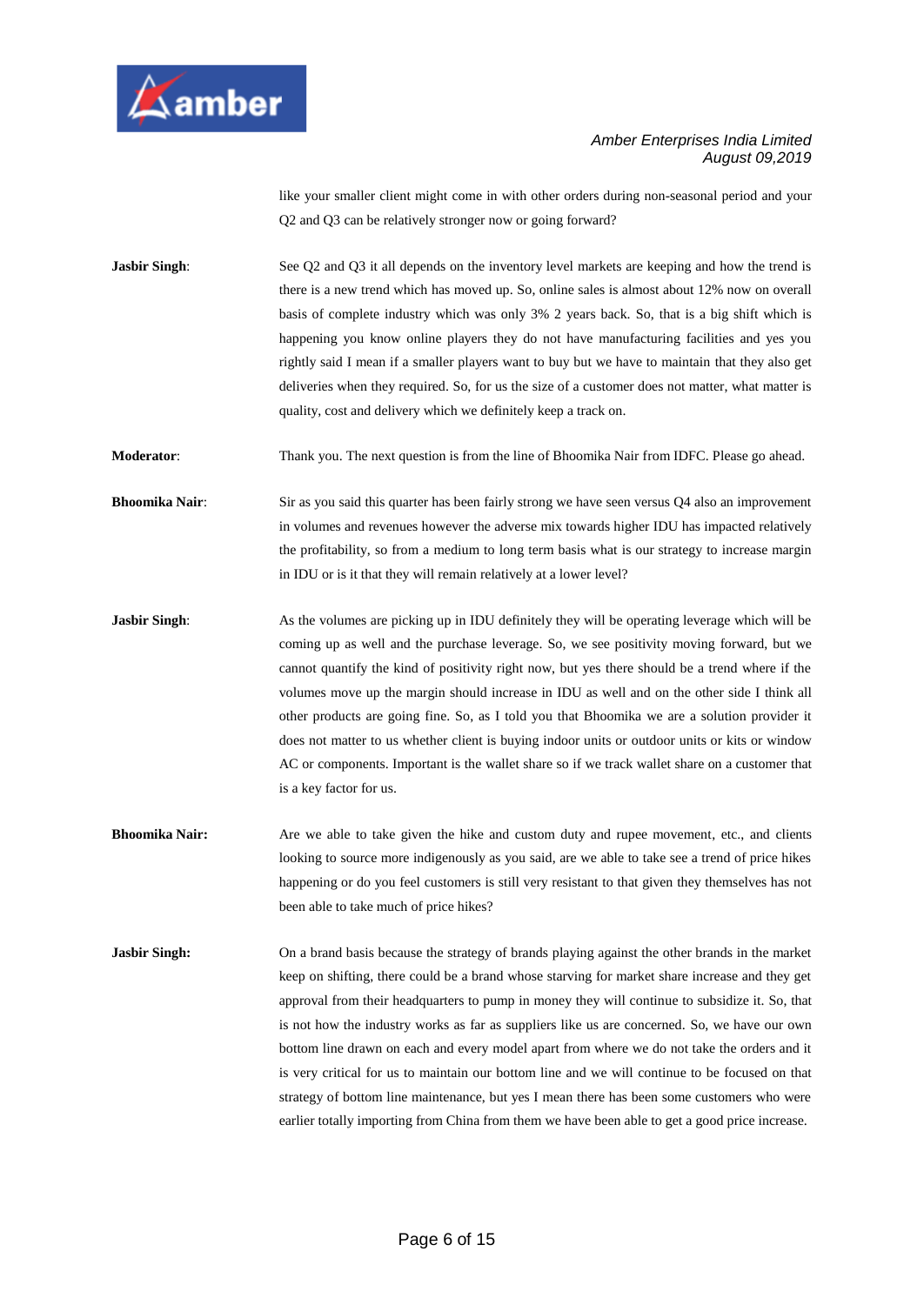

- **Bhoomika Nair:** Sir given that you know Q1 is now been very strong for us given the summers how are we looking in the year as a whole in terms of volume guidance and can the macro slowdown have any impact into the later part of the year towards AC demand?
- **Jasbir Singh:** We would not like to give any volume guidance the only guidance which we would like to maintain which we were maintaining earlier also that we will certainly endeavor to outnumber industry incrementally and we do not know how the economic sentiments given current situation on the economic slowdown how it converts into consumerism positively or negatively, but given as we have done a good start, good quarter. So, we should be ending in a positive note overall basis and I believe that I have fair amount of reasons why industry should grow at about 20% to 24% so this quarter industry has grown in that tune. If it continuous that is a decent growth which will be there.
- **Bhoomika Nair:** Sir lastly if you can just comment on how working capital has moved on a consolidated basis from what was there at your end in the first quarter?
- **Jasbir Singh:** So, on a consolidated basis our net working capital day are at 38 days which were earlier for same quarter last year it was 49 days.
- **Bhoomika Nair:** Also, what is the IndAS impact on the EBITDA level there is clearly an increase in depreciation, but on the EBITDA level what would been the positive impact?
- **Jasbir Singh:** Bhoomika there is no impact on the EBITDA level due to IndAS 116 there is a depreciation impact of around 39 lakh only.
- **Moderator:** Thank you. The next question is from the line of Pritesh Chheda from Lucky Investment Managers. Please go ahead.
- **Pritesh Chheda:** Sir I wanted to understand the debt movement between the two quarters, or the three quarters post the acquisition also and what is the operating cash flow that you would have generated in Quarter 1?
- **Jasbir Singh:** Free cash flow which we have generated is to the tune of 34 crores and our debt which stands now consolidated basis 381 crores wherein term loan is close to about total of 207 crores and remaining is working capital limits including all the subsidiaries primarily the debt was taken to fund the Sidwal acquisition which we did on 2nd May. So, earlier to that our net debt numbers are pretty low.
- **Pritesh Chheda:** So, if you could just reconcile how much you would have taken for Sidwal?
- **Jasbir Singh:** So, we have taken about 150 crores debt for Sidwal acquisition.
- **Pritesh Chheda:** This includes the debt which came along with Sidwal or this is the acquisition amount only?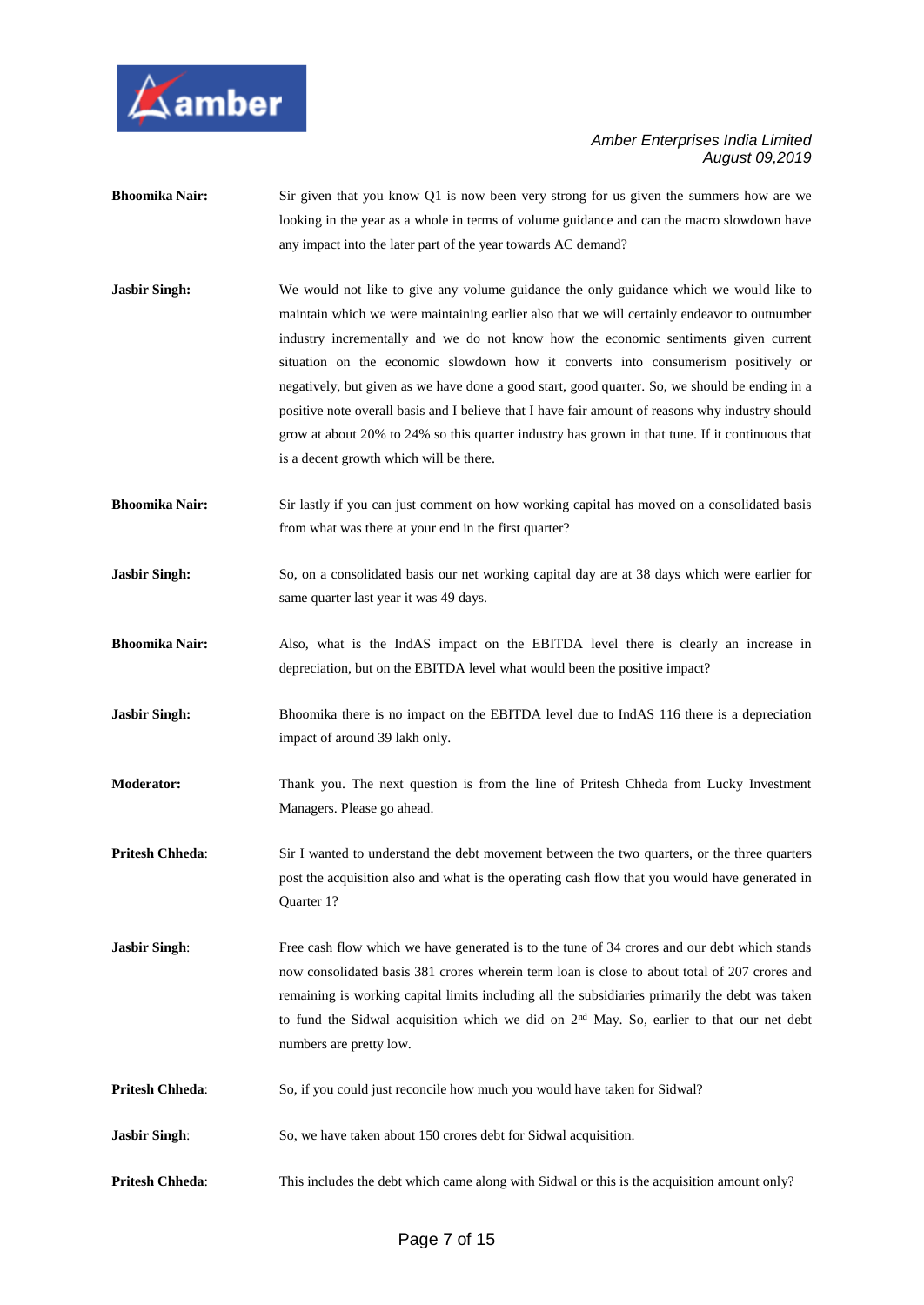

| <b>Jasbir Singh:</b>   | This is the acquisition amount only.                                                                                                                                                                                                                                                          |
|------------------------|-----------------------------------------------------------------------------------------------------------------------------------------------------------------------------------------------------------------------------------------------------------------------------------------------|
| <b>Pritesh Chheda:</b> | And any debt got added because of Sidwal?                                                                                                                                                                                                                                                     |
| <b>Jasbir Singh:</b>   | About 55 crores.                                                                                                                                                                                                                                                                              |
| <b>Pritesh Chheda:</b> | For 205 crore movement is because of Sidwal and did we add on any debt between the two<br>quarters, so I actually do not have access to Quarter 4 numbers?                                                                                                                                    |
| <b>Jasbir Singh:</b>   | Not in term loan.                                                                                                                                                                                                                                                                             |
| <b>Pritesh Chheda:</b> | So, then you have a reduced working capital day from 49 to 38 so I was just trying to reconcile<br>the operating cash flows on this?                                                                                                                                                          |
| <b>Jasbir Singh:</b>   | Yeah so is there a question?                                                                                                                                                                                                                                                                  |
| <b>Pritesh Chheda:</b> | Yeah so you have a reduced working capital day so your operating cash flow number should<br>be far higher if?                                                                                                                                                                                 |
| <b>Jasbir Singh:</b>   | We are talking of net free cash flow after the CAPEX we have done in the Quarter 1. So, we<br>have already done about 24 crore CAPEX. So, if we have a net free cash flow of 34 that means<br>34 plus 24.                                                                                     |
| <b>Pritesh Chheda:</b> | This is still lower than your cash profits sir your cash profit for the quarter is 64. okay I will<br>take it offline my second question is on the peak capacity utilization in the quarter went by<br>usually of peak quarter so what would have been the capacity utilization?              |
| <b>Jasbir Singh:</b>   | So, we have added capacities in Jhajjar plant this time because earlier we were working on<br>capacity utilization of 75% and we have delivered 89% jump in the volumes so we have added.<br>So, now our current is going on basis concerned we are sitting at a capacity utilization of 80%. |
| <b>Pritesh Chheda:</b> | In the quarter gone by.                                                                                                                                                                                                                                                                       |
| <b>Jasbir Singh:</b>   | Right in the peak month I am talking of.                                                                                                                                                                                                                                                      |
| <b>Pritesh Chheda:</b> | And lastly on the customer mix size if you could give what would be broadly a customer mix?                                                                                                                                                                                                   |
| <b>Jasbir Singh:</b>   | We have added lot of customers, we have added Toshiba, we have added Samsung recently,<br>we have added online players like Flipkart and Amazon basics, Sansui. On a customer metrics<br>basis the top three customers will be our three customers are LG and Panasonic and Voltas.           |
| <b>Pritesh Chheda:</b> | And they would contribute what percentage?                                                                                                                                                                                                                                                    |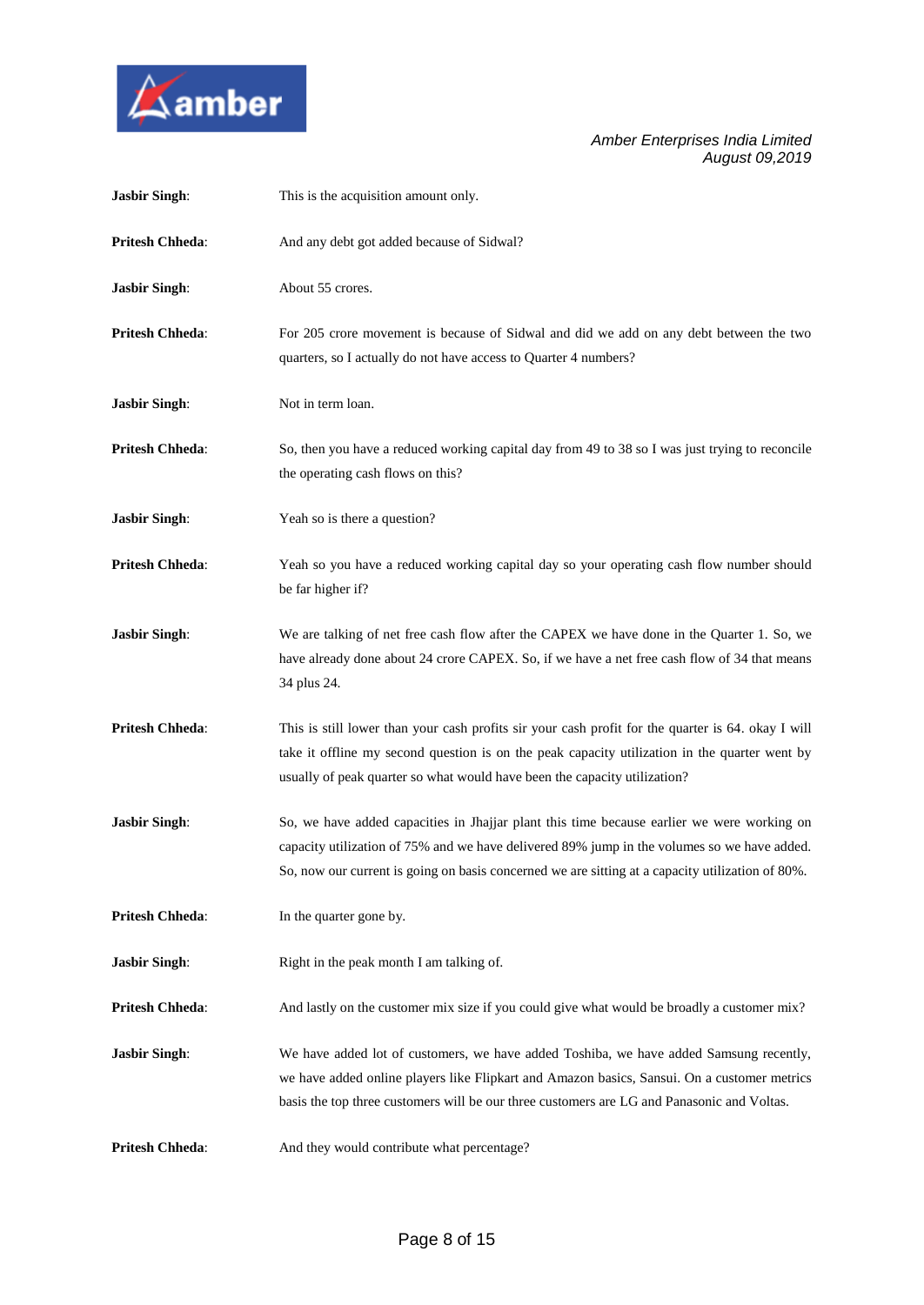

**Jasbir Singh:** They are contributing close to about 16% to 17% each.

**Moderator:** Thank you. The next question is from the line of Naval Seth from Emkay Global. Please go ahead.

**Naval Seth:** First question is on IDU and ODU mix so if you can highlight how the trend is currently and what kind of change it can happen post as the custom duty increase has happened, so I am just trying to correlated as you mentioned that operating leverage will kick in as the IDU volume will grow, but in transit your margins might remain at the similar level of Q1 despite of strong volume growth, so if you can share some kind of industry insight what is the mix in terms of import and domestic procurement for that?

**Jasbir Singh:** See our IDU volumes if I see I mean from last quarter versus this quarter we have grown by more than 100%, we had done about 2,30,000 numbers last year and this year we have done 4,80,000 of IDU. window AC has also moved up this time from 1,40,000 to 1,70,000 and remaining ODU there is a small growth in ODU as well and on the industry trend. If I see I mean due to this import custom duty increase I think IDU which were largely being imported post 27th September 2018 when custom duty increase was announced by Government of India after that finished goods stopped coming in, but still there were many players who had released their LC by that time so they continue to buy finished goods as they had already released letter of credit but the main traction we saw was in ODU as well as in indoor units comparison for the domestic production and I think this trend will continue because now the volumes have are increasing if industry grows by 20%, 25%. Customers who are having more than 1 lakh volumes they would need a local solutions moving forward which is positive for our industry.

- **Naval Seth**: So, as you have seen 100% growth in IDU so does that mean the operating leverage benefit what you did not want to quantify will start kicking in from this fiscal itself because you have reached a certain scale with this kind of growth?
- **Jasbir Singh:** Yes, I mean you know if this trend continuous definitely there will be leverage on margin expansion and on a consolidated basis there is already a 150 bps increase on the margins. So, we are looking at a complete solution which we give to a customer and there will be definitely increase as the volume goes up.

**Naval Seth**: And second question is on subsidiaries you shared Q1 20 numbers on revenue and EBITDA can you share that for Q1 19 as well?

**Jasbir Singh:** Yes Q1 19. So, Amber was standalone was 602 PICL revenue was 30 crore which is now at 50, IL JIN was 83 crores, Ever was not there in last Q1 because we had bought the company in September and Sidwal was not there.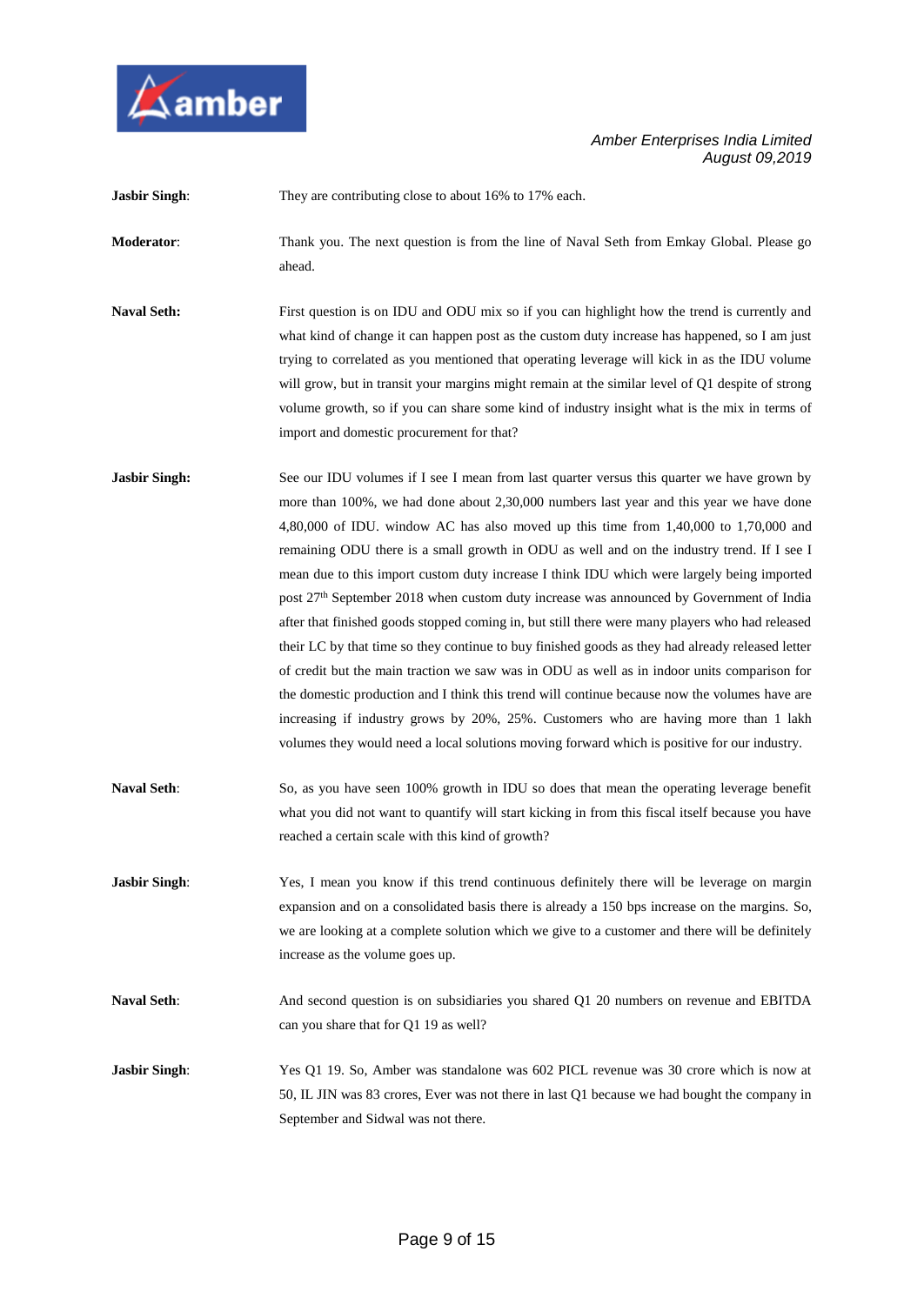

| Moderator:           | Thank you. The next question is from the line of Mehul Mehta from SPA Securities. Please go<br>ahead.                                                                                                                                                                                                                                                                                                                                                                                                                  |
|----------------------|------------------------------------------------------------------------------------------------------------------------------------------------------------------------------------------------------------------------------------------------------------------------------------------------------------------------------------------------------------------------------------------------------------------------------------------------------------------------------------------------------------------------|
| <b>Mehul Mehta:</b>  | This is with regard to IL JIN and Ever, what kind of revenue target I believe you were guiding<br>for about 700 crores for full year put together FY20?                                                                                                                                                                                                                                                                                                                                                                |
| <b>Jasbir Singh:</b> | Yes, we are still maintaining the same.                                                                                                                                                                                                                                                                                                                                                                                                                                                                                |
| <b>Mehul Mehta:</b>  | How has been the margin you said I think in Ever it is about 3 crores EBITDA we have<br>generated?                                                                                                                                                                                                                                                                                                                                                                                                                     |
| <b>Jasbir Singh:</b> | Yes.                                                                                                                                                                                                                                                                                                                                                                                                                                                                                                                   |
| <b>Mehul Mehta:</b>  | So, that makes it about 3% to 4%, so IL JIN we have already achieved 5% plus, so how would<br>guide on margins sir?                                                                                                                                                                                                                                                                                                                                                                                                    |
| <b>Jasbir Singh:</b> | Ever we have large concentration on one customer where we have initiated the process of<br>adding customers there and not this year I think by next year you will see a margin expansion<br>in Ever also because of new products coming in, we have initiated our R&D process for<br>bringing in new products, innovative products as we have done in IL JIN and also because of<br>new product line up which will come at a better gross margin then you will see positivity in<br>both IL JIN and Ever put together. |
| <b>Mehul Mehta:</b>  | And sir in terms of working capital you have said the console level it has come down to 38<br>days, so can you share in terms of components of working capital how debtors is and like<br>creditors days, inventory creditors and debtors?                                                                                                                                                                                                                                                                             |
| <b>Sudhir Goyal:</b> | See Mehul inventory days has been decreased from 42 to 37 days. Debtors days has reduced<br>from 52.5 to 51.2 days and there is an increase in the trade payable days from 46 to 51 days.                                                                                                                                                                                                                                                                                                                              |
| <b>Moderator:</b>    | Thank you. The next question is from the line of Neerav Vasa from Anand Rathi. Please go<br>ahead.                                                                                                                                                                                                                                                                                                                                                                                                                     |
| <b>Neerav Vasa:</b>  | My question is pertaining to the working capital trend that you are seeing post this acquisitions<br>going forward because our standalone business deals with mainly with the corporate which are<br>there in a product line, but Sidwal deals might be dealing with lot of government agencies. So,<br>the working capital there might be skewed so how well are we prepared to work on stressed<br>working capital?                                                                                                  |
| <b>Jasbir Singh:</b> | See we have already as I explained you while when we had a call during acquisition this<br>company had a net working capital days of 180 days when we acquired and within this 3<br>months we have been able to put in lot of efforts and now the days have come to 128 days. We<br>are still working on improving the inventory levels which they were keeping earlier because                                                                                                                                        |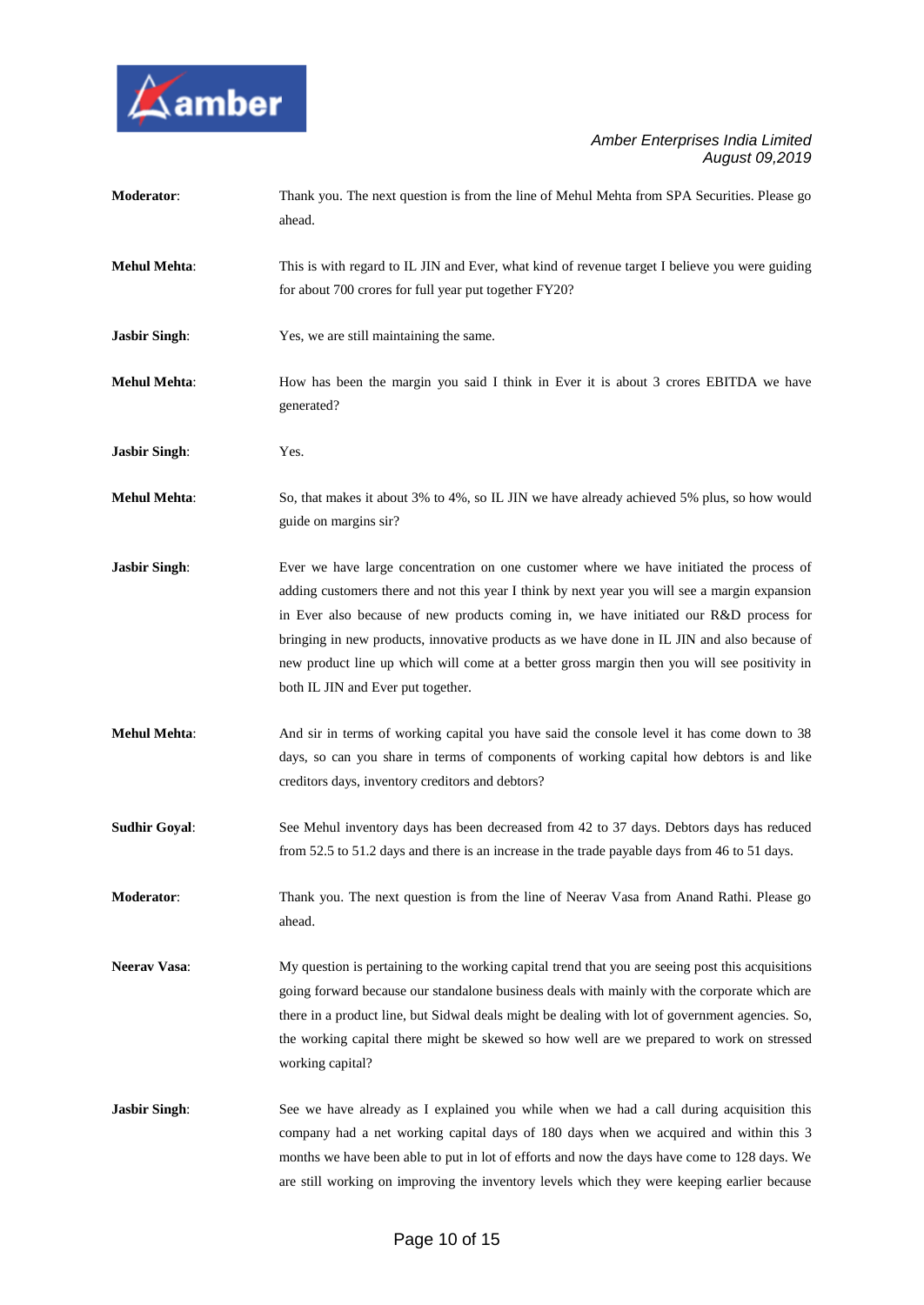

this was a proprietary company earlier managed by a very small set of teams. So, now we are in a process of install ERP solutions which will give further leverage on inventory days. So, I think on a long-term basis within next year or within next two financial years we should be able to bring it down to less than about 90 to 100 days' time.

- **Neerav Vasa:** Sir my second question would be with regards to CAPEX plans for FY20 any number that you can share on that and how would you intend to fund it?
- **Jasbir Singh:** Are you asking about CAPEX?
- **Neerav Vasa:** Yes.
- **Jasbir Singh:** So, CAPEX in total number we have lined up a CAPEX of 100 crores out of which almost 24, 25 crore has been done till now and on a consolidated basis including the subsidiaries. We are bringing new products line up we have ramped up our R&D capabilities also in all the companies. We are expecting a total consolidated CAPEX of 125 crores.
- Neerav Vasa: Sir how do you intend to fund it mainly internal accruals?
- **Jasbir Singh:** Internal accruals yes company has a strong cash flow so we will not be taking any debt.
- **Moderator:** Thank you. The next question is from the line of Raunak Arora from AUM Fund Advisor. Please go ahead.
- **Raunak Arora**: Can you just give me the subsidiary number of PICL of IL JIN and Ever I may have missed it out?
- **Jasbir Singh:** You want revenue breakup?
- **Raunak Arora**: Yeah revenue and EBITDA.
- **Jasbir Singh:** Revenue Amber standalone is 996 crores, PICL is 50 crores, IL JIN is 90 crores, Ever is 89 and Sidwal is 30.5 crores.
- **Raunak Arora:** And EBITDA?
- **Jasbir Singh:** EBITDA is Amber is 98, PICL is 3.8, IL JIN is 4.75, Ever is 3 crores and Sidwal is 8 crores.
- **Moderator**: Thank you. The next question is from the line of Veenit Pasad from Investec Capital. Please go ahead.
- **Veenit Pasad:** My questions have been answered.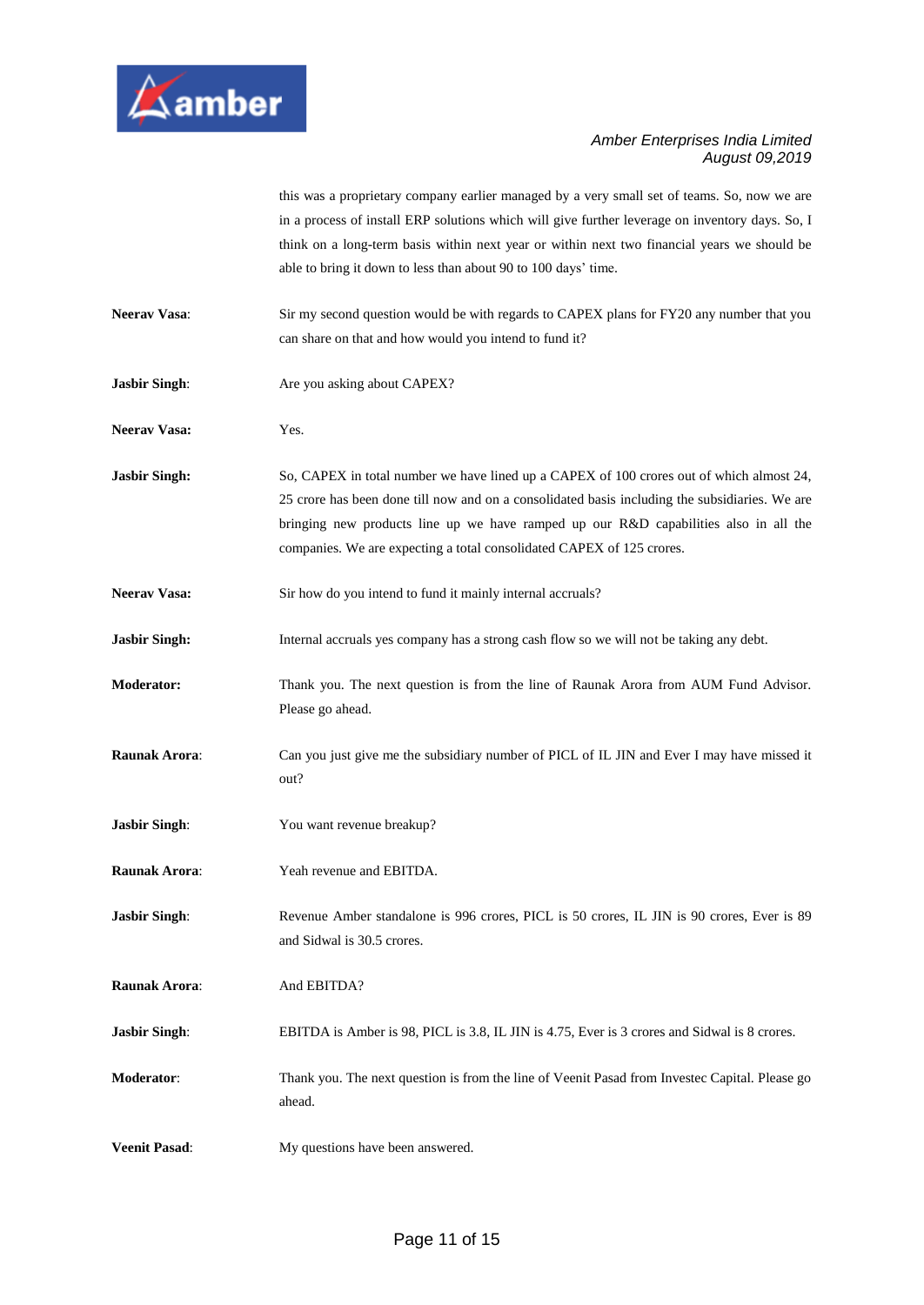

| <b>Moderator:</b>     | Thank you. The next question is from the line of Hiren Trivedi from Axis Securities. Please go<br>ahead.                                                                                                                                                                                                                                       |
|-----------------------|------------------------------------------------------------------------------------------------------------------------------------------------------------------------------------------------------------------------------------------------------------------------------------------------------------------------------------------------|
| <b>Hiren Trivedi:</b> | My question was regarding Sidwal that you have done 30.5 crores in 2 months, so would it be<br>safe to assume that you know for the full year we will be doing around say 140, 150 odd crores<br>for Sidwal?                                                                                                                                   |
| <b>Jasbir Singh:</b>  | Sidwal I mean it is all depends on how the sales pickup because of coaches being<br>manufactured sometimes railways request to defer the deliveries and sometimes they asked for<br>preponement, but if everything goes well I think there is no change in a schedule we have a<br>confirmed order book of almost 185 to 190 crores this year. |
| <b>Moderator:</b>     | Thank you. The next question is from the line of Rahul Ranade from Goldman Sachs. Please<br>go ahead.                                                                                                                                                                                                                                          |
| <b>Rahul Ranade:</b>  | Just wanted to know whether there is any plan of energy rating change coming up this year and<br>how it would impact us?                                                                                                                                                                                                                       |
| <b>Jasbir Singh:</b>  | No BEE is not changing any table this year or January, but yes from maybe next to next year<br>there will be a change.                                                                                                                                                                                                                         |
| <b>Rahul Ranade:</b>  | And I just missed the number for the standalone CAPEX plan for the year?                                                                                                                                                                                                                                                                       |
| <b>Jasbir Singh:</b>  | 100 crores in the standalone.                                                                                                                                                                                                                                                                                                                  |
| <b>Moderator:</b>     | Thank you. The next question is from the line of Pranav Dedhia an Individual Investor. Please<br>go ahead.                                                                                                                                                                                                                                     |
| <b>Pranav Dedhia:</b> | I wanted to know what the Sidwal growth you all are expecting for the coming year and in<br>general what is the industry growth for refrigerator industry. You mentioned for AC industry<br>you are expecting 20% to 22%, what it would be for the refrigerator industry?                                                                      |
| <b>Jasbir Singh:</b>  | So, on the AC we are anticipating a growth of close to about 20% and on a refrigerator<br>industry growing at a single digit we expect refrigerator industry to grow in a tune of 8% to<br>9%.                                                                                                                                                 |
| <b>Pranav Dedhia:</b> | Are you all seeing any pain in this industry because of the overall economic slowdown<br>currently?                                                                                                                                                                                                                                            |
| <b>Jasbir Singh:</b>  | I think there are mixed views some of the brands are complaining for not a pickup especially in<br>the TV segment and other segments of home appliances whereas refrigerator and air<br>conditioning industry everybody is talking of positive numbers.                                                                                        |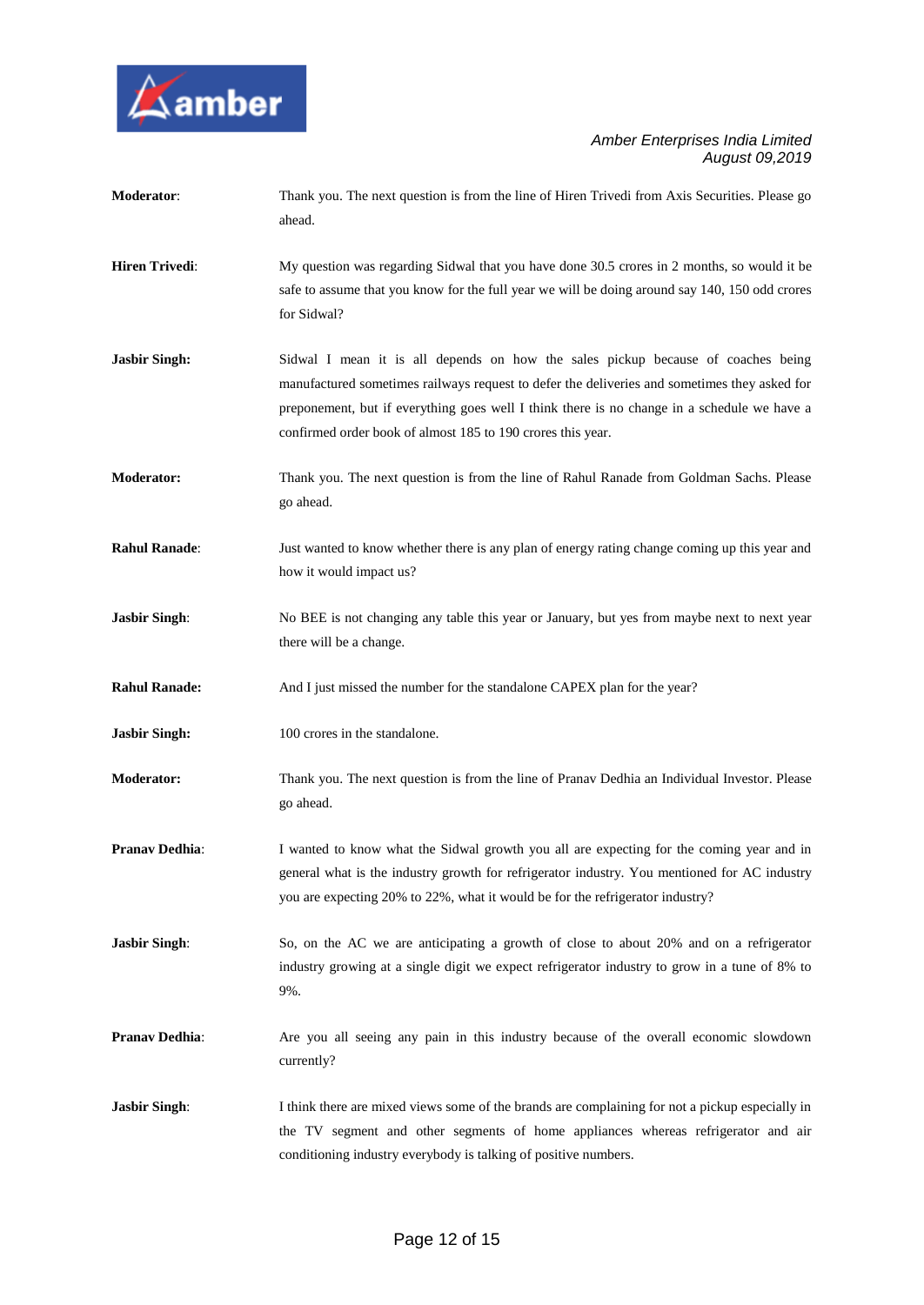

| Moderator:           | Thank you. The next question is from the line of Sanjeev Zarbade from Kotak Securities.<br>Please go ahead.                                                                                                                                                                                           |
|----------------------|-------------------------------------------------------------------------------------------------------------------------------------------------------------------------------------------------------------------------------------------------------------------------------------------------------|
| Sanjeev Zarbade:     | It was regarding the debt while you have clarified that you would not be raising fresh debt for<br>meeting the CAPEX, so just wanted to if you could tell us what kind of debt you could end the<br>year with, could it be at the same level or there could be significant or some increase?          |
| <b>Jasbir Singh:</b> | No we are looking to reduce our debt from this numbers because we will be generating cash. I<br>think it should end up in a tune of somewhere about 335 to 350 crores.                                                                                                                                |
| Sanjeev Zarbade:     | That is a net debt at the console level you are saying?                                                                                                                                                                                                                                               |
| <b>Jasbir Singh:</b> | Yes, net debt at the console level.                                                                                                                                                                                                                                                                   |
| Moderator:           | Thank you. The next question is from the line of Mehul Mehta from SPA Securities. Please go<br>ahead.                                                                                                                                                                                                 |
| <b>Mehul Mehta:</b>  | With reference to you said Sidwal debt like you know it is about 206 crores which we have<br>added put together 150 crores was the debt on Sidwal and 56 crores additional debt we have<br>taken am I right?                                                                                          |
| <b>Jasbir Singh:</b> | Yes that is right.                                                                                                                                                                                                                                                                                    |
| <b>Mehul Mehta:</b>  | So, in that case, if I look at console debt at FY19 it was about 235 odd crores?                                                                                                                                                                                                                      |
| <b>Jasbir Singh:</b> | Yes.                                                                                                                                                                                                                                                                                                  |
| <b>Mehul Mehta:</b>  | So, have we reduced debt during first quarter despite working capital increase and all that?                                                                                                                                                                                                          |
| <b>Jasbir Singh:</b> | I mean there has been a cash flow increase so the limit utilization has been low because of cash<br>flow generation.                                                                                                                                                                                  |
| <b>Mehul Mehta:</b>  | So, if I understand correctly 380 minus 235 so 145 crores is the debt we have added during the<br>quarter despite like you know adding these 206 crores so there is net repayment of debt if I<br>understand it correctly?                                                                            |
| <b>Jasbir Singh:</b> | Yes that is right. We have told that net working capital days has reduced in the first quarter.                                                                                                                                                                                                       |
| <b>Mehul Mehta:</b>  | Yeah but we have got 75% increase in like sales revenue and volume growth of about 89% so<br>like in that also we have to fund may be days have been reduced, but what I am indicating is<br>that we have absolute term like there has been increase in working capital with this group is<br>not it? |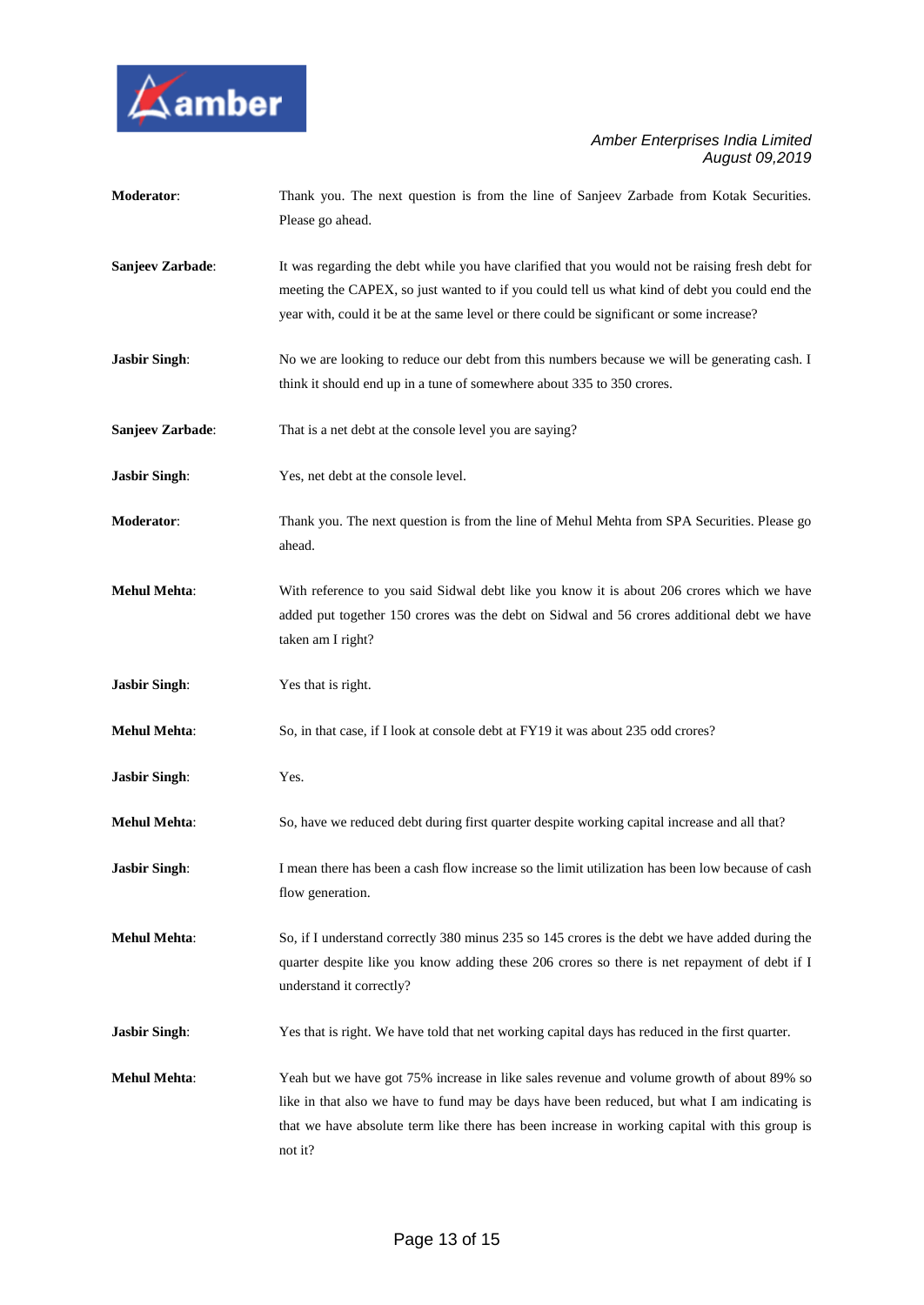

| <b>Jasbir Singh:</b> | Yeah that is right, but receivables are also good and there is no delay in payment from any of<br>the customer in the season so that is not hitting the cash flow and that is given as a benefit of<br>reducing the debt. I will like to highlight here that the new customers which we added they<br>have come at a shorter number of credit days. So, earlier credit days were almost 90 days, but<br>the new customers have come at 60 days so that is also contributing. |
|----------------------|------------------------------------------------------------------------------------------------------------------------------------------------------------------------------------------------------------------------------------------------------------------------------------------------------------------------------------------------------------------------------------------------------------------------------------------------------------------------------|
| Moderator:           | Thank you. The next question is from the line of Uttam Kumar from Spark Capital. Please go<br>ahead.                                                                                                                                                                                                                                                                                                                                                                         |
| <b>Uttam Kumar:</b>  | Sir, just wanted to clarify, I mean get the information on what is the margin at the PAT level<br>for the IL JIN, Ever, PICL Sidwal for the quarter?                                                                                                                                                                                                                                                                                                                         |
| <b>Jasbir Singh:</b> | Amber is 49 and for PICL is Rs. 90 lakhs positive then IL JIN we have PAT of 2.8 and Ever<br>we have a PAT level of 2 crores and this Sidwal technologies we have PAT of 6 crores.                                                                                                                                                                                                                                                                                           |
| Moderator:           | Thank you. The next question is from the line of Manoj Gori from Equirus Securities. Please<br>go ahead.                                                                                                                                                                                                                                                                                                                                                                     |
| Manoj Gori:          | Sir, couple of questions back on the debt side you said like currently we are at 380 crores at<br>console level and net debt would be 330 crores is this right at the end of the year or FY20 end?                                                                                                                                                                                                                                                                           |
| <b>Jasbir Singh:</b> | Yes, we are talking of net debt to be in the range of 335 to 350 crores.                                                                                                                                                                                                                                                                                                                                                                                                     |
| Manoj Gori:          | So, there would not be any debt repayment because you would be having some cash on your<br>books?                                                                                                                                                                                                                                                                                                                                                                            |
| Jasbir Singh:        | So, you see that would be reduced to a tune of the principal amount EMIs which are there and<br>on the other side we are also having a CAPEX plan and so that will be there and then there is<br>an incremental increase in the business which we are expecting which will be funded through<br>internal accruals.                                                                                                                                                           |
| Manoj Gori:          | So, net-net we would be reducing our debt from current level, so just want a clarity on this<br>nothing else?                                                                                                                                                                                                                                                                                                                                                                |
| <b>Jasbir Singh:</b> | See we will be maintaining the same whatever cashflows are coming in, they will be utilized<br>for reducing the working capital and also funding the CAPEX requirements. So, you do not<br>know how the Q4 will pan out to be because nobody can tell that or predict it, but yes if<br>everything is in line to what is expected we should be able to reduce it by some margins.                                                                                            |
| Moderator:           | Thank you. The next question is from the line of Mehul Mehta from SPA Securities. Please go<br>ahead.                                                                                                                                                                                                                                                                                                                                                                        |
| <b>Mehul Mehta:</b>  | Sir just one clarification I need this debt number which you have said is net debt or gross debt?                                                                                                                                                                                                                                                                                                                                                                            |